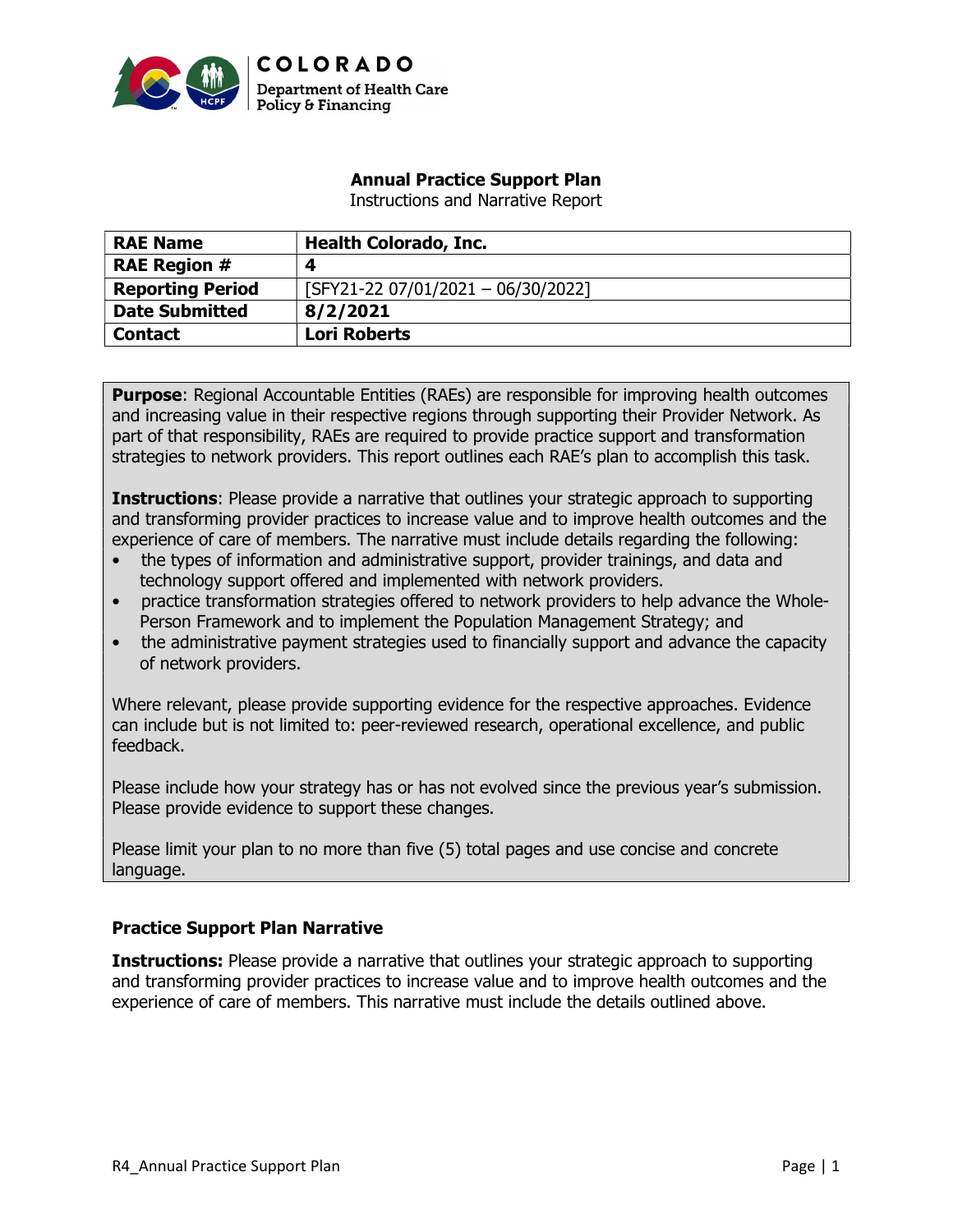

Health Colorado, Inc. (HCI) recognizes the importance of network providers in delivering high standards of care to members in order to achieve the desired member outcomes. This underscores the commitment of HCI to ensuring that providers receive the support they need to provide high quality standards of care to members in Regional Accountable Entity (RAE) Region 4.

The past year has presented unique challenges because of COVID-19. It also offered opportunities to support our network practices in new ways while they were tasked with changing operations to be able to test, treat, and vaccinate their community in addition to providing routine care. Despite the challenges of COVID-19, ninety-two (92%) percent of Primary Care Medical Providers (PCMP) organizations established a reoccurring meeting with their assigned Coach, with most of them meeting monthly. In addition to individual meetings, 44 out of 50 practices participated in HCI's Practice Transformation Incentive.

HCI practice support efforts focused on:

- COVID-19 response
- Practice Transformation Incentive
- Expansion of substance use disorder benefits
- Using data-driven clinical quality improvement tools
- Value Based Payment implementation strategies
- Payment Model (APM) measure selection, implementation, and submission of electronic Clinical Quality Measures (eCQM), claims measures and structural measure attestation.
- Workflow validation for successful Implementation of evidence-based best practices
- Assisting with access and training for the Colorado Department of Health Care Policy and Financing's (HCPF) Data Analytic Portal (DAP) which displays practice and member-level claims

#### Improving Health Outcomes through Practice Transformation

Practice Transformation refers to a process of change in the organization and the delivery of primary care. The Health Colorado Practice Transformation Program philosophy is to improve primary care performance by using the following models of high-performing and whole-person care to guide us: The Quadruple Aim<sup>1</sup>, NCQA PCMH Standards<sup>2</sup>, and the Bodenheimer Building Blocks of High-Performing Primary Care<sup>3</sup>.

Provider Quality Managers, more commonly known as Practice Transformation Coaches (or Coaches), engage with practices and tailor support to address the unique needs of practices based on their size, patient population, geography, and practice goals in order to optimize workflows and systems. HCI has a philosophy to meet practices where they are by creating standardized tools and templates that are effective for practices that are new to quality improvement as well as experienced practices.

HCI created and deployed a new Practice Transformation Readiness Assessment that replaced the annual PCMP assessment used previously. The new assessment is based on the Patient Centered Medical Home (PCMH) domains. The revised approach allows HCI to understand the strengths and areas for improvement across the network. Coaches worked with practices to complete assessment virtually which

<sup>1</sup> Bodenheimer T, Sinsky C. (2014). From Triple to Quadruple Aim: care of the patient requires care of the provider. Ann Fam Med. 2014; 12:573-576.

<sup>&</sup>lt;sup>2</sup> NCQA.org. PCMH Standards and Guidelines (2017 edition, version 2)

<sup>&</sup>lt;sup>3</sup> Annals of Family Medicine, Annfammed.org/content/12/2/166, Ten Building Blocks of High performing Primary Care, authors: Thomas Bodenheimer, Amireh Ghorob, Rachel Willard-Grace and Kevin Grumbach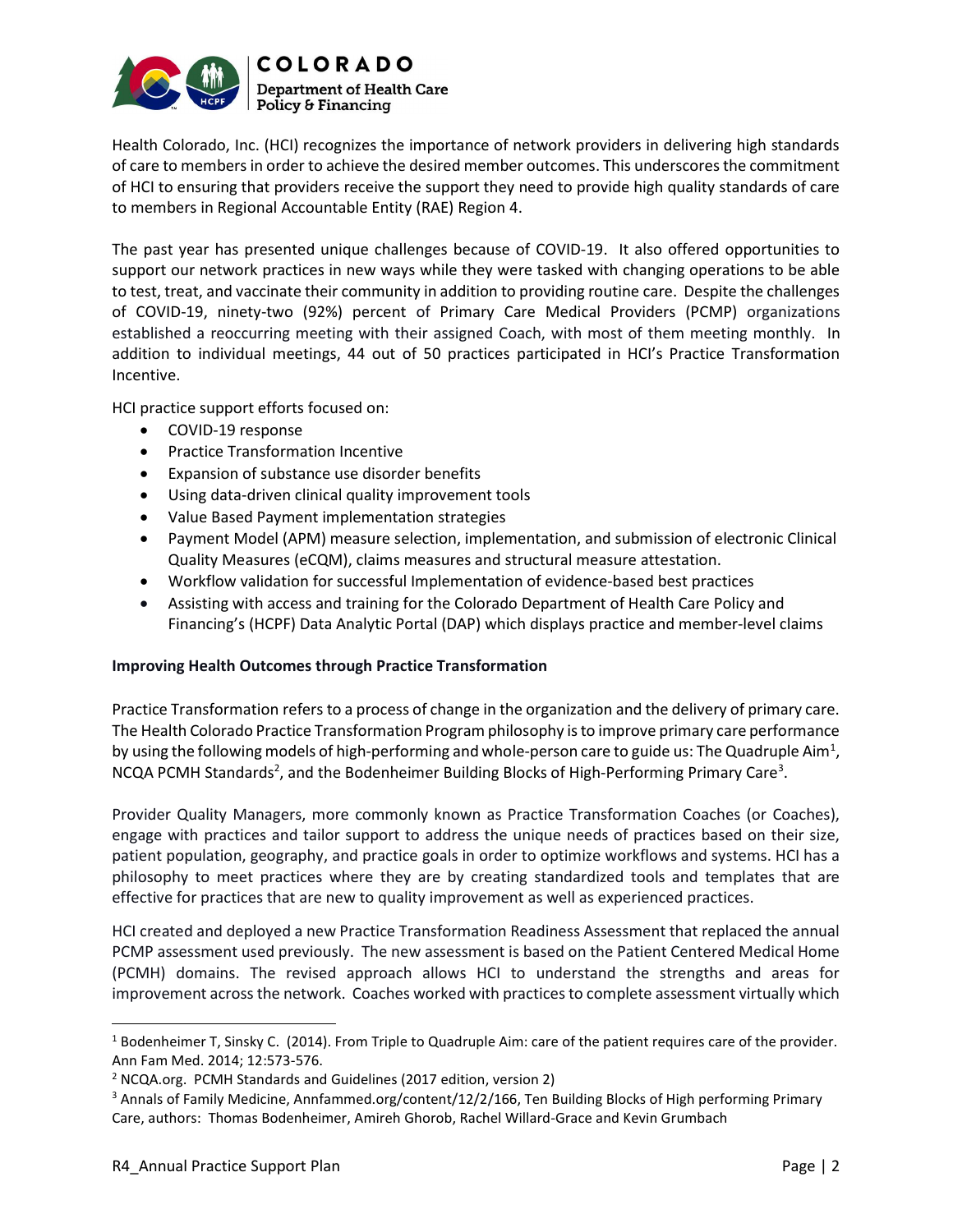

helped Coaches have a better understanding of what is important to the practice and what other initiatives they are working on.

Assessments conducted in 2020-2021 will serve as baseline data with an expectation to track improvement in subsequent years. Coaches will re-assess practices starting in January 2022. The chart below shows the average achievement per competency for all participating practices. Performance Measurement and Quality Improvement is the lowest of all domains and will be included in our upcoming Practice Transformation Incentive.



2020-2021 PCMP aggregate scores for each PCMH domain:

After completion of 2020-2021 assessment, most PCMP established a reoccurring meeting with their assigned Coach, most practices prefer to meet monthly. PCMPs utilize their dedicated Coach as a single point of contact and appreciate the consistency and individualized approach. Standing meetings offer the opportunity to work on quality improvement, Practice Transformation Incentive milestones, answer questions and provide Health First Colorado and HCI updates.

## Learning Collaboratives

In 2020-2021, HCI added quarterly PCMP Learning Collaboratives. This forum is for regional PCMPs to talk about how to apply best practices and share lessons learned. The first Learning Collaborative that focused on HCI's practice incentive had over one hundred (100) attendees. This was a very successful format and HCI will continue to host PCMP Learning Collaboratives moving forward.

2020-2021 PCMP Learning Collaboratives topics included:

- Utilizing a panel of Practice Transformation experts in the community to share best practices with PCMPs
- How to drive improvement using Practice Transformation tools, such as a PDSA (Plan, Do, Study, Act)

This year, Learning Collaboratives will include:

- The importance of patient experience surveys and how to use survey data to enhance care.
- Helping PCMPs to create a culture of quality improvement that represents the whole clinic.
- Building the structure of a quality improvement (QI) team to actively work to improve the quality of care provided and improve patient outcomes.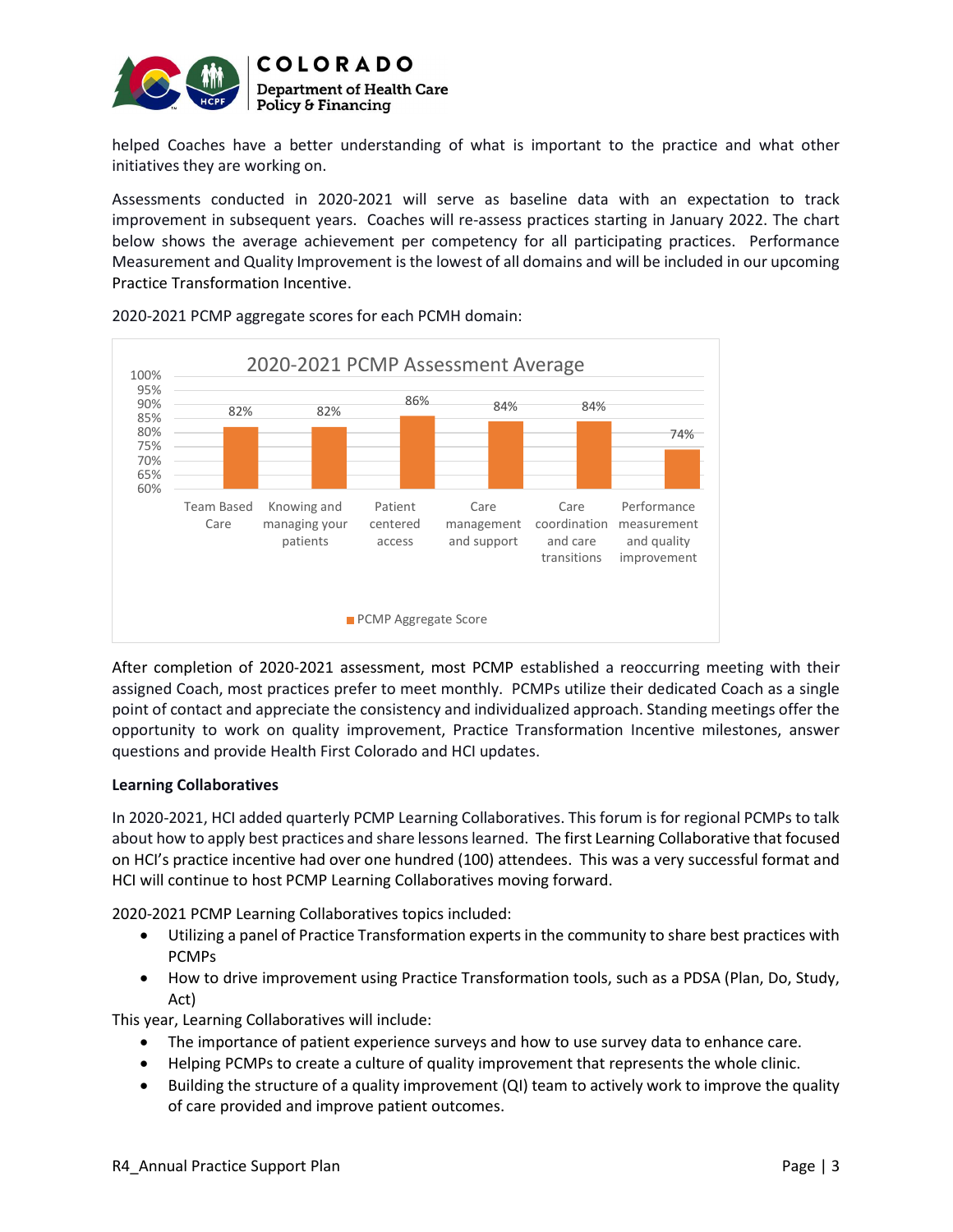

### Practice Transformation Incentive

In February 2020, Health Colorado officially launched our first Practice Transformation Incentive. The Practice Transformation team developed the milestones using industry standard quality improvement methodology that has been used in our state for the last ten (10) years. Each milestone was tied to a onetime annual payment at the end of the year. The milestones were:

- Milestone 1: Practice Assessment to be completed with your Coach
- Milestone 2: Written QI Plan
- Milestone 3: Attend two (2) Learning Collaboratives
- Milestone 4: Complete PDSA

Coaches worked closely with practices to select PDSA projects to ensure topics were relevant to the goals and focus of the practice. Most practices selected PDSA projects around best practices for well care and treating specific conditions that were selected this year based as shown in the graph below.



One example, Southern Colorado Clinic through their PDSA work, were able to schedule over 1,582 wellness visits in fifteen (15) days. They had so many incoming calls from patients trying schedule a wellness visit that their phone lines got overloaded! As a result of success stories like this, we will continue to incentivize practices to participate in Practice Transformation activities.

HCI will create a Practice Transformation Incentive for FY21-22 that will build on the momentum of the previous year and add value to our providers and our members. Over the course of this FY21-22 plan, the Practice Transformation team will customize a similar approach to pilot with Behavioral Health providers. We would like the next incentive to include milestones focused on patient satisfaction, best practices for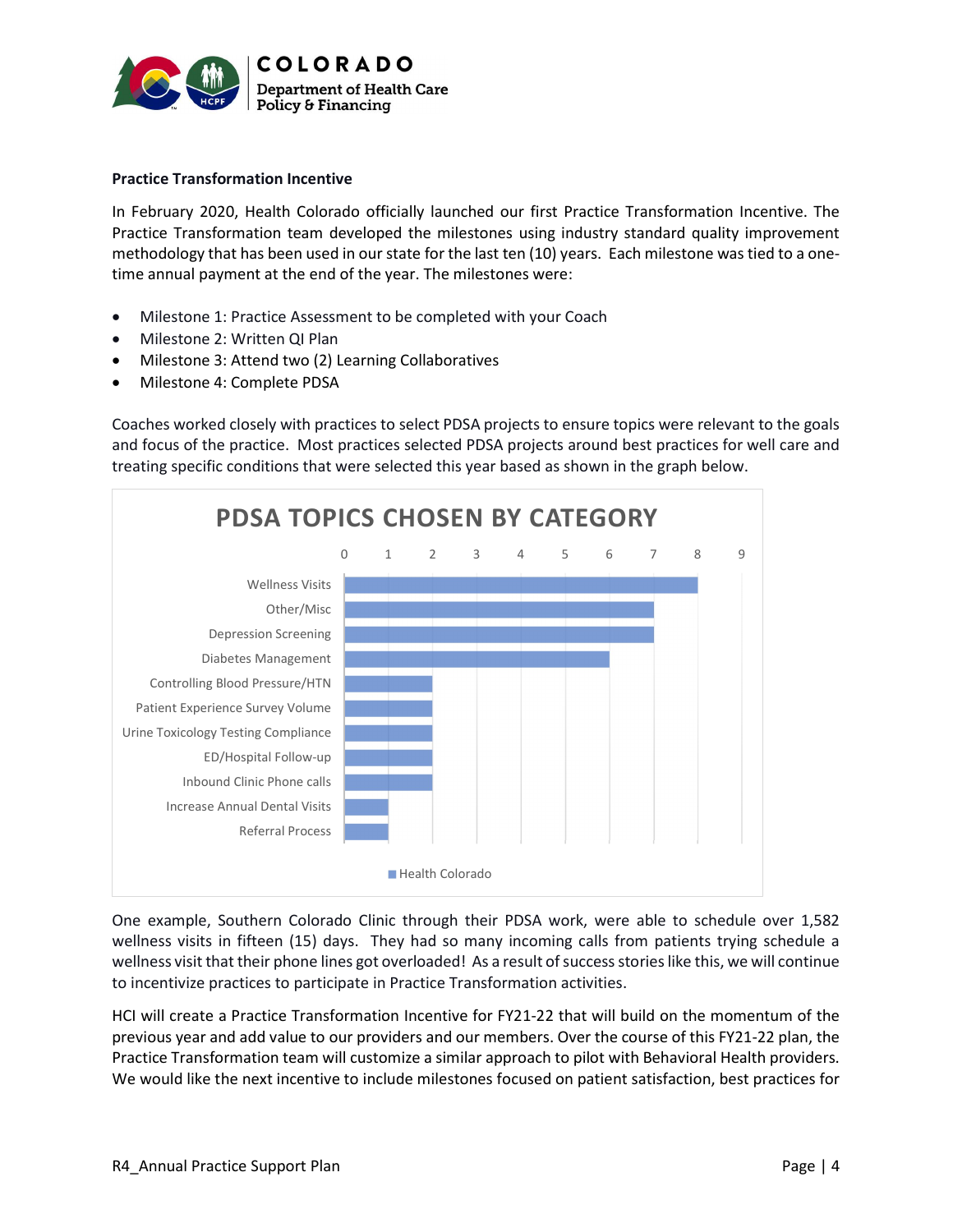

quality improvement teams and team-based care. Success in each of these categories is critical to our population and overall success as a RAE.

#### Provider Trainings, Administrative Support, and Data and Technology Support

HCI will continue to offer a wide range of provider trainings across the continuum of care. These trainings will focus on areas like practice operations, standards of care, as well as various community resources for addressing member social needs.

Trainings will be organized on issues that cut across all providers and customized trainings will also be offered to providers or practices that may have unique issues.

HCI will continue to bring providers and practices in RAE Region 4 together for learning and networking events. These events encourage providers to share best practices and experiences with their peers as well as creating opportunities for networking and collaboration.

Some of the provider networking and learning events currently offered include:

- Learning Collaboratives: These events are organized for providers to learn about specific topics based on identified knowledge needs of providers. Most practices are incentivized through the Practice Transformation efforts to participate in these trainings. Knowledge gained from these events can be very instrumental to improving the performance of these practices and providers.
- RAE Roundtable Webinars: These are monthly webinars open to all behavioral health providers.

Based on the results that have been achieved so far and the feedback from providers, HCI will continue to offer these events to providers. We will continue to evaluate the effectiveness of these forums and steps will be taken to improve the delivery and content of these trainings.

HCI has created an integrated plan to address the administrative, communications, data and technology needs of providers and practices in the region. These needs will be addressed under the following areas of the plan:

Administrative Support: HCI plans to improve the turn-around time for addressing all provider inquiries and resolving reported issues. This will also help in creating a more efficient system for supporting providers and practices.

HCI plans to improve communications with practices by focusing on appropriate communication channels to disseminate information to practices and providers. This will help improve the clarity needed to take the appropriate actions in providing care to members. More details can be found in the HCI Communication Plan.

Also, training recordings and resources of previous training events will be posted to the website where practices can access that information on demand.

The two (2) main goals for administrative and communications support are:

- 1. To resolve provider inquiries for assistance within two (2) business days. The average turn-around time for resolving provider inquiries during the last fiscal year was three (3) business days.
- 2. To increase provider read rates of behavioral health and primary care newsletters sent by five (5%) percent. This will provide better insights on effectiveness of newsletters.

Data Support: Our Coaches work in partnership with CORHIO to assist practices that have selected electronic clinical quality measures (eCQMs) for APM. eCQMs use data that is electronically extracted